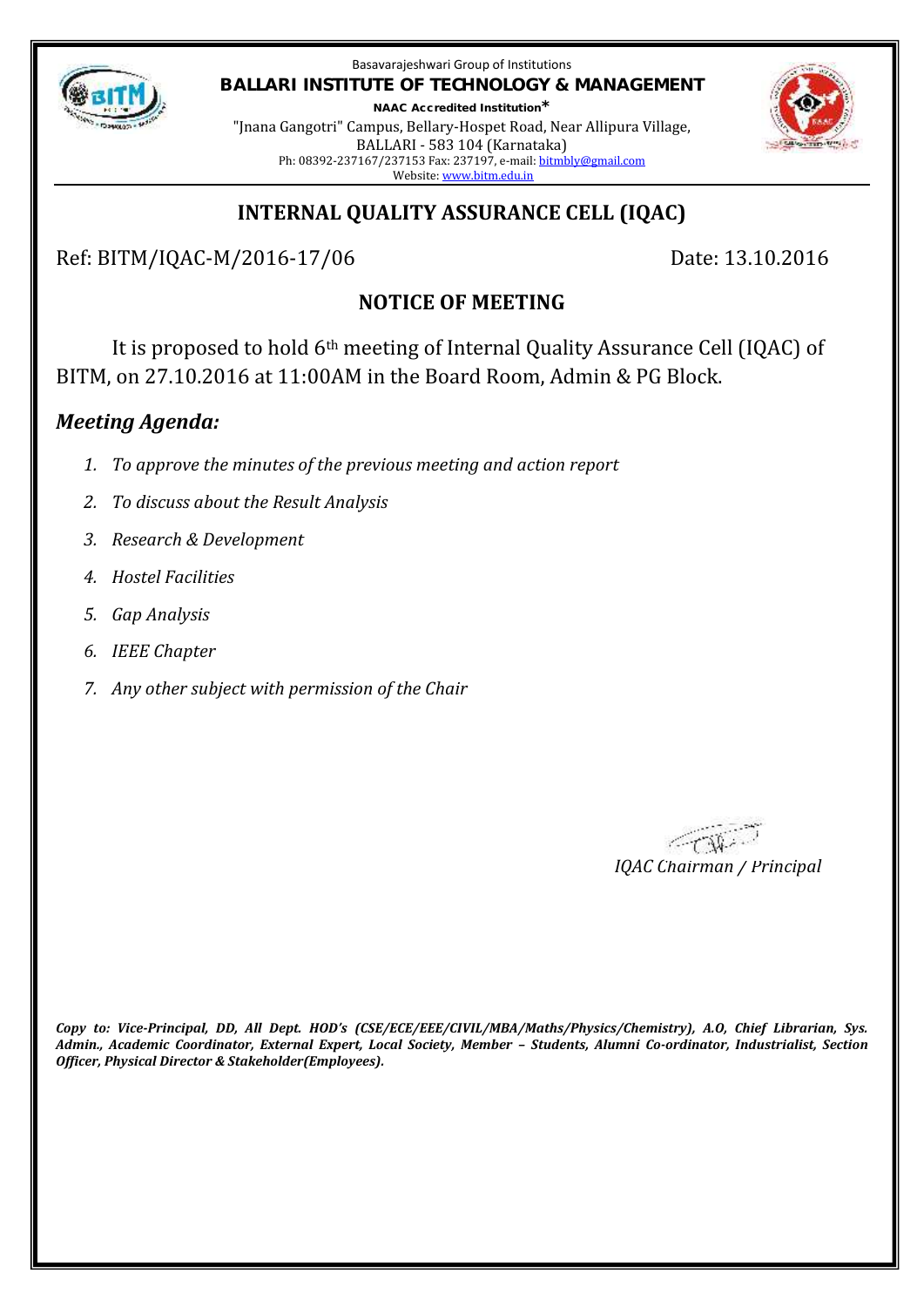

#### Basavarajeshwari Group of Institutions **BALLARI INSTITUTE OF TECHNOLOGY & MANAGEMENT NAAC Accredited Institution\*** "Jnana Gangotri" Campus, Bellary-Hospet Road, Near Allipura Village, BALLARI - 583 104 (Karnataka) Ph: 08392-237167/237153 Fax: 237197, e-mail: bitmbly@gmail.com



Website: www.bitm.edu.in

### **Proceedings of the 6th Internal Quality Assurance Cell(IQAC) committee meeting held on 27.10.2016 at 11:00AM in the Board Room, Admin & PG Block, @ BITM – Ballari**

### **Members Present:**

| S.No           | Name                                                   | Designation             |
|----------------|--------------------------------------------------------|-------------------------|
| 1              | Dr. V. C. Patil - Principal                            | Chairman                |
| $\overline{2}$ | Prof. Prithviraj. Y. J - Deputy Director               | <b>Managing Trustee</b> |
| $\overline{3}$ | Dr. R. N. Kulkarni - HOD-CSE                           | Member                  |
| 4              | Dr. U. Eranna - HOD-ECE                                | Member                  |
| 5              | Dr. B. S. Khened - HOD-EEE                             | Member                  |
| 6              | Dr. Yadavalli Basavaraj - HOD-ME                       | Member                  |
| $\overline{1}$ | Dr. K. S. R. Sridhar - Vice-Principal, HOD-Mathematics | Member                  |
| 8              | Dr. T. Machappa - HOD-Physics                          | Member                  |
| 9              | Dr. Suresh - HOD-Chemistry                             | Member                  |
| 10             | Dr. H. Mahabaleswara - HOD-Civil                       | Member                  |
| 11             | Dr. G. P. Dinesh - DEAN - MBA                          | Member                  |
| 12             | Mr. P. Amareshayya - Administrative Officer            | Member                  |
| 13             | Mr. Jaffar Basha - Chief Librarian                     | Member                  |
| 14             | Mr. Anand Krishna Murthy - System Admin.               | Member                  |
| 15             | Prof. Phani Ram Prasad - Academic Co-ordinator         | Member                  |
| 16             | Dr. Mohan Kumar - Member                               | <b>External Expert</b>  |
| 17             | Prof. K. H. Harikumar - Member                         | <b>Local Society</b>    |
| 18             | Mr. Nagesh - Industrialist                             | Member                  |
| 19             | Mr. L. Raghunath - Section Officer                     | Member                  |
| 20             | Mr. Ashok Bhupal - Physical Director                   | Member                  |
| 21             | Mr. Badrinath Deshpande - Stakeholder                  | Member                  |
| 22             | Mr. Mallikarjuna A - Co-ordinator                      | Alumni                  |
| 23             | Ms. Harika - Student                                   | Member                  |
| 24             | Mr. Tanveer Ahmed - Student                            | Member                  |
| 25             | Dr. N. Gururaj - Coordinator                           | <b>Member Secretary</b> |

Following discussion were made in the meeting:

# *1. To approve the minutes of the previous meeting and action report*

Members unanimously approved minutes of the previous meetings along with action taken report.

# **ACTION TAKEN REPORT for the previous 5th meeting**

# **Agenda 1 – 4: -NIL-**

# *2. To discuss about the Result Analysis*

Chairperson has told the members that the results of even semester of all departments are satisfactory.

Dr. Mohan kumar expressed the opinion that a benchmark has to be set for the results. All the members agreed for this point and chairperson has told the committee that this will be implemented before the next semester examinations.